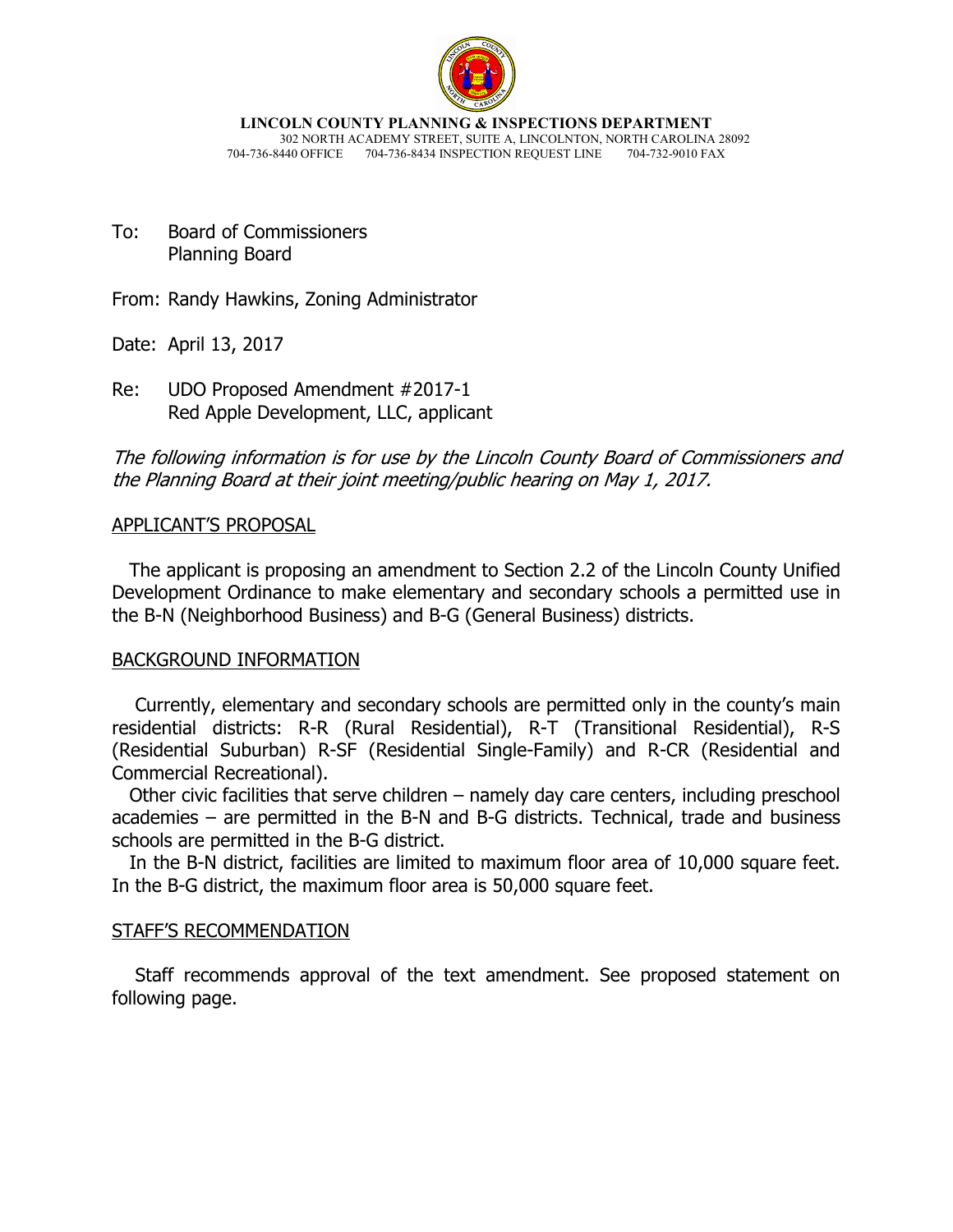

**LINCOLN COUNTY PLANNING & INSPECTIONS DEPARTMENT**

 302 NORTH ACADEMY STREET, SUITE A, LINCOLNTON, NORTH CAROLINA 28092 704-736-8440 OFFICE 704-736-8434 INSPECTION REQUEST LINE

# **Zoning Amendment Staff's Proposed Statement of Consistency and Reasonableness**

Case No. **UDO Proposed Amendment #2017-1** 

Applicant **Red Apple Development, LLC** 

Proposed amendment **Amend Section 2.2 (Use Table) to make elementary and secondary schools a permitted use in the B-N and B-G districts**

This proposed amendment **is consistent** with the Lincoln County Comprehensive Land Use Plan and other adopted plans in that:

**Guiding Principle 3 of the Land Use Plan calls for integrating community facilities, including schools, into the planning process for new and expanded residential, commercial and industrial developments.** 

This proposed amendment **is reasonable and in the public interest** in that:

**Business districts are traditionally the center of communities. Other civic facilities that serve children, such as day care centers, are already permitted in business districts. While traditional public schools are often located in residential districts, charter schools sometimes locate in business districts.**